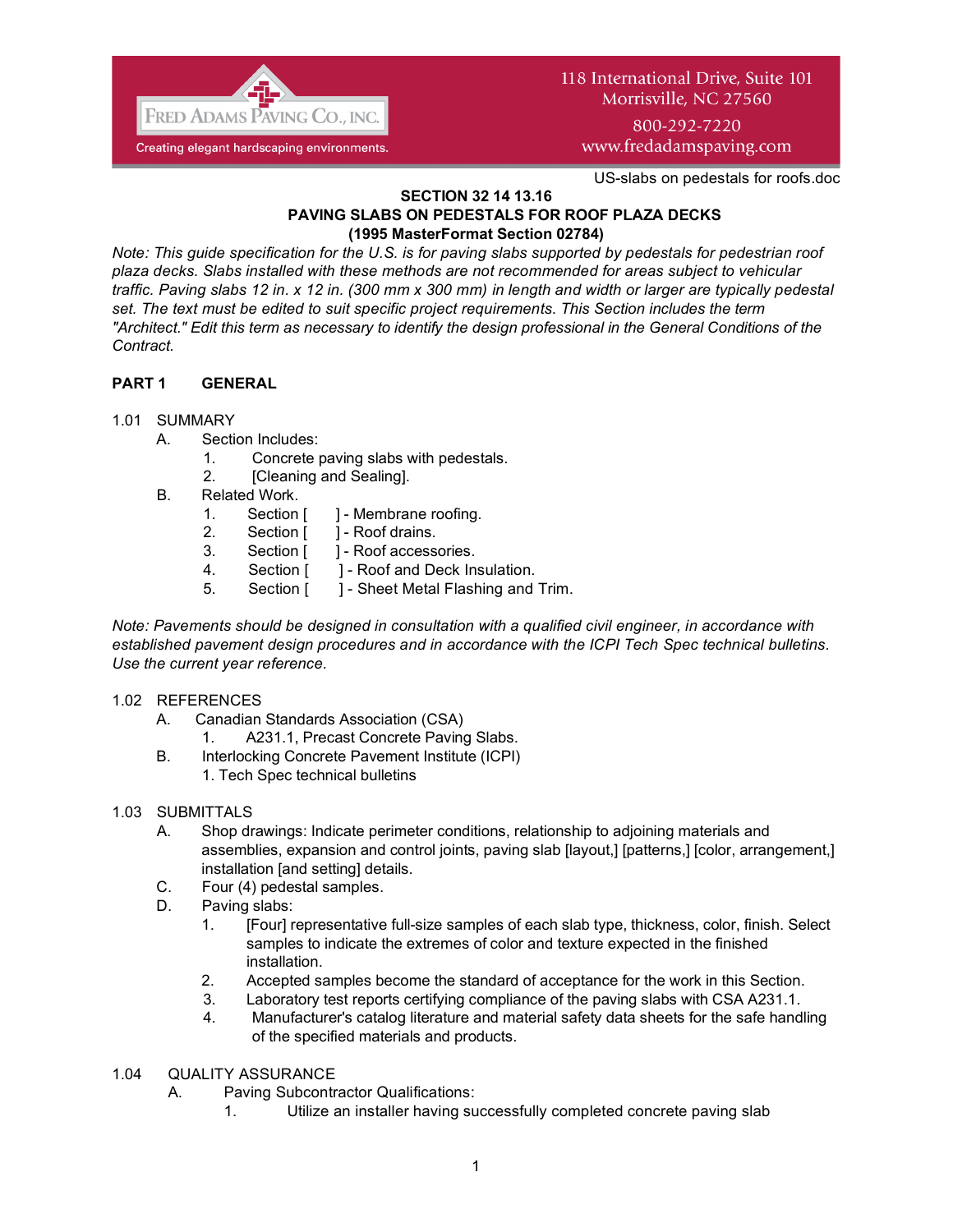

## 118 International Drive, Suite 101 Morrisville, NC 27560

800-292-7220 www.fredadamspaving.com

US-slabs on pedestals for roofs.doc

installation similar in design, material, and extent indicated on this project.

- 2. Utilize an installer holding a current certificate from the Interlocking Concrete Pavement Institute Concrete Paver Installer Certification program.
- B. Regulatory Requirements and Approvals: [Specify applicable licensing, bonding or other requirements of regulatory agencies.].
- C. Mock-Ups:
	- 1. Install a 7 ft x 7 ft  $(2 \times 2 \text{ m})$  area.
	- 2. Use this area to determine pedestal height and shimming requirements, joint sizes, lines, laying pattern(s), color(s), and texture of the job.
	- 3. This area will be used as the standard by which the work will be judged.
	- 4. Subject to acceptance by owner, mock-up may be retained as part of finished work.
	- 5. If mock-up is not retained, remove and properly dispose of mock-up.

#### 1.05 DELIVERY, STORAGE & HANDLING

- A. General: Comply with Division 1 Product Requirement Section.
- B. Comply with manufacturer's ordering instructions and lead-time requirements to avoid construction delays.
- C. Delivery: Deliver materials in manufacturer's original, unopened, undamaged containers packaging with identification labels intact.
	- 1. Coordinate delivery and paving schedule to minimize interference with normal use of buildings adjacent to paving.
	- 2. Deliver concrete paving slabs to the site in steel banded, plastic banded or plastic wrapped packaging capable of transfer by forklift or clamp lift.
	- 3. Unload slabs at job site in such a manner that no damage occurs to the product.
- D. Storage and Protection: Store materials protected such that they are kept free from mud, dirt, and other foreign materials. [Store concrete paving slab cleaners and sealers per manufacturer's instructions.]
- 1.06 PROJECT/SITE CONDITIONS
	- A. Environmental Requirements:
		- 1. Do not install pedestals and slabs during heavy rain or snowfall.

## 1.07 MAINTENANCE

- A. Extra Materials: Provide [Specify area] [Specify percentage.] additional material for use by owner for maintenance and repair including pedestals.
- B. Slabs shall be the same production run as installed materials.

#### **PART 2 PRODUCTS**

- 2.01 CONCRETE PAVING SLABS
	- A. Manufacturer: [Specify ICPI member manufacturer name.].
		- 1. Contact: [Specify ICPI member manufacturer contact information.].
	- B. Concrete paving slabs:
		- 1. Slab type: [Specify name of product group, family, series, etc.].
			- a. Material Standard: Comply with CSA A231.1: 650 psi (4.5 MPa) average flexural strength. Freeze-thaw scaling testing requirements shall be waived for applications not exposed to freezing conditions.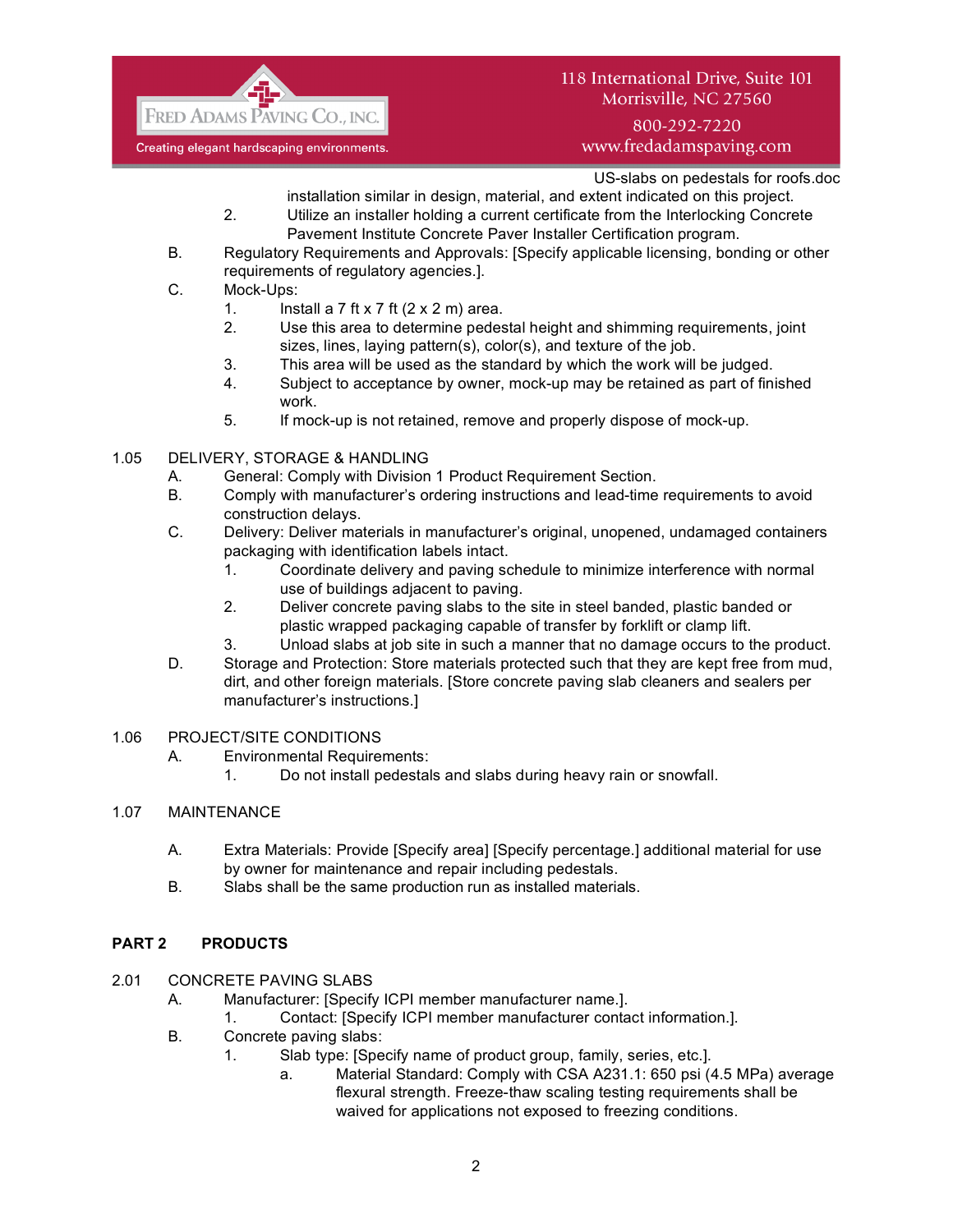

800-292-7220 www.fredadamspaving.com

US-slabs on pedestals for roofs.doc

- b. Color [and finish]: [Specify color.] [Specify finish].
- d. Size: [Specify.] inches [({Specify.}mm)] x [Specify.] inches  $[($ {Specify.}mm)] x [Specify.] inches  $[($ {Specify.} mm)] thick.
- e. Manufactured in a plant where paving products are certified by ICPI as having passed manufacturer designated [ASTM] [CSA] requirements in this specification.
- 2.02 PRODUCT SUBSTITUTIONS
	- A. Substitutions: No substitutions permitted.
- 2.03 PEDESTALS
	- A. [Name/number] Manufactured by [company].

#### **PART 3 EXECUTION**

*Note: The elevations and surface tolerance of the roof deck determine the final surface elevations of concrete paving slabs. The paving slab installation contractor cannot correct deficiencies in elevations of the base surface with additional bedding sand or by other means. Therefore, the surface elevations of the base should be checked and accepted by the General Contractor or designated party, with written certification to the paving subcontractor, prior to placing bedding materials.*

#### 3.01 EXAMINATION

- A. Acceptance of Site Verification of Conditions:
	- 1. General Contractor shall inspect, accept and certify in writing to the slab installation subcontractor that roof conditions meet specifications for the following items prior to installation of concrete paving slabs.
		- a. Verify that geotextiles, if applicable, have been placed according to drawings and specifications.
		- b. Verify that roof deck materials, thickness, surface tolerances and elevations conform to specified requirements.
		- c. Provide written test results for roof deck materials to the Owner, General Contractor and paving slab installation subcontractor.
		- d. Verify location, type, and elevations of edge restraints, drains, drain holes, holes and inlets.
	- 2. Do not proceed with installation of bedding materials until roof conditions are corrected by the General Contractor or designated subcontractor.

#### 3.02 EXAMINATION

- A. Verify that all surfaces, membrane(s), protection board, insulation, drains, are free from dirt, oil, grease or any deleterious substances and debris which may prevent installation, drainage, and stability of the paving slab installation.
- B. Verify that roof deck has a minimum of 2% slope to drains.
- C. Do not begin paving work until such conditions have been corrected [to the Architect's satisfaction] and are ready to receive leveling materials and paving slabs.

### 3.03 INSTALLATION

*Note: Some bituminous waterproofing membranes are subject to softening at high ambient temperatures. Protection board is recommended in such situations under pedestal systems to decrease point load*